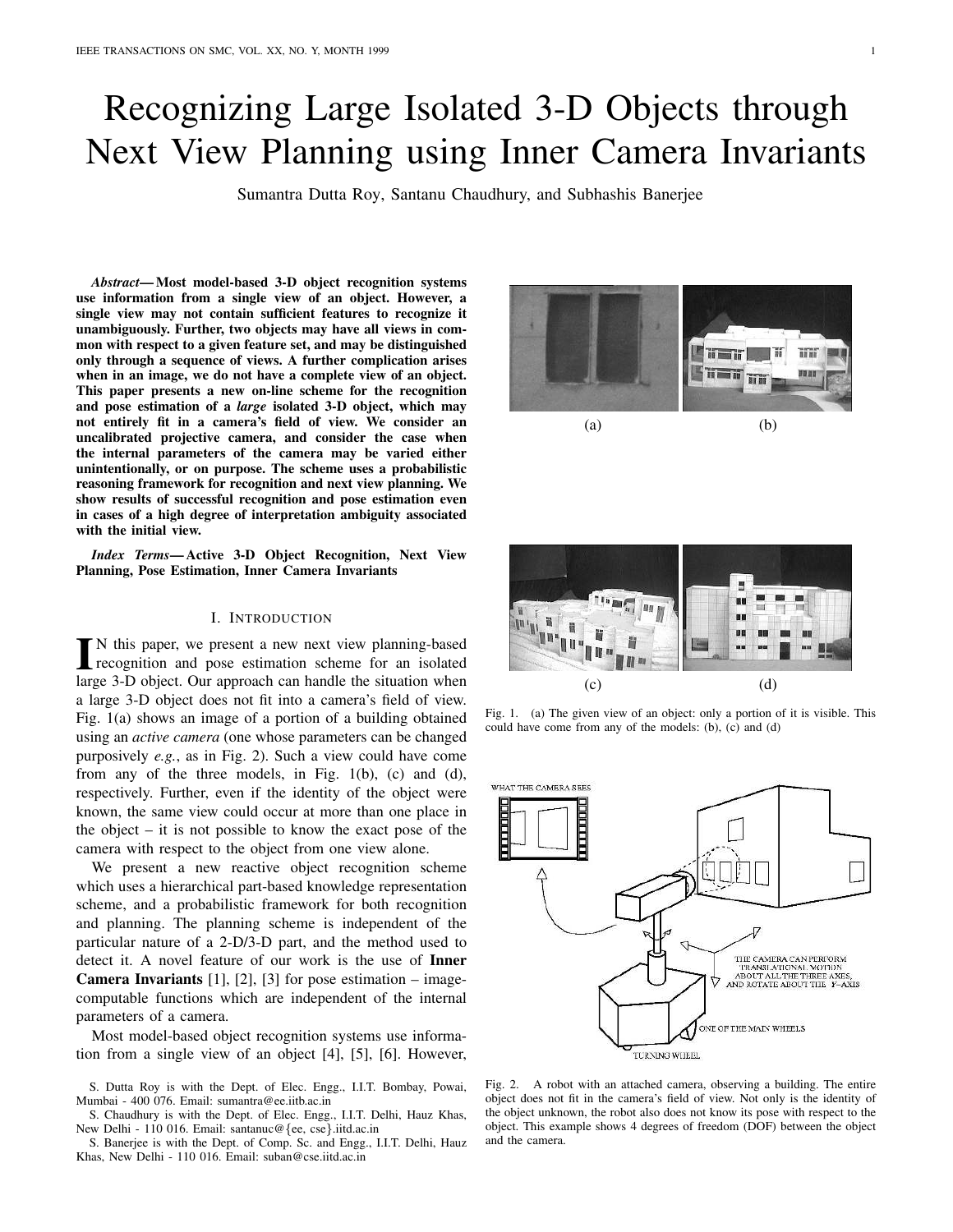a single view may not contain sufficient features to recognize an object unambiguously. In fact, two objects may have all views in common with respect to a feature set, and may be distinguished only through a sequence of views [7]. Further, in recognizing 3-D objects from a single view, recognition systems often use complex feature sets [5], [6]. For object recognition, one needs an effective representation of properties (geometric, photometric, etc.) of objects from images which are invariant to the view point, and should be computable from image information. Invariants may be colour-based (e.g., [8]), photometric (e.g., [9]) or geometric (e.g., [6], [10], [11], [12]). Although Burns, Weiss and Riseman prove a theorem in [13] that invariants cannot be computed for a set of 3-D points in general position, from a single image, geometric invariants have been proposed for a constrained set of 3-D points [6], [10], [11], [12]. Such approaches use the inherent symmetry present in an object, or a particular configuration of objects to compute invariants for recognition (*e.g.*, rotationally symmetric objects, translationally repeated objects, canal surfaces, quadrics, etc.) However, we often need to recognize 3-D objects which because of their inherent asymmetry, cannot be completely characterized by an invariant computed from a single view. Beis and Lowe [14] propose a kd-tree-based alternate indexing strategy, as against using invariants. Lowe's early work *e.g.,* [15] focuses on the use of perceptual grouping for locating features 'invariant' over a wide range of viewpoints. Most of the work is limited to specific geometric information alone. However, the basic premise in all the above methods is in using information from a single image. In many cases, it may be possible to achieve the same, incurring less error and smaller processing cost, using a simpler feature set and suitably planned multiple observations [16], [17]. The purposive control over the parameters of a sensor (both internal as well as external) characterizes an *Active Sensor*. Papers on Active Vision and Sensor Planning include the works of Aloimonos *et al.* [18], Bajcsy [19], Ballard and Brown [20], Tarabanis, Allen and Tsai [21], and the authors' own work [22].

Grimson [23] proposes sensing strategies for disambiguating between multiple objects in known poses. Madsen and Christensen [24] propose a method for viewpoint planning, but for polyhedral objects alone. Further, the authors assume a knowledge of camera internal parameters. Examples of active object recognition systems include those of Maver and Bajcsy [25], Hutchinson and Kak [26], Gremban and Ikeuchi [7], Dickinson *et al.* [27], Callari and Ferrie [28], Borotschnig *et al.* [29], Schiele and Crowley [30], and the authors' own earlier work [16], [17]. We compare different active 3-D object recognition systems on the basis of the following properties:

1) *Features used for modeling and view recognition* While many approaches such as those of Hutchinson and Kak [26] and Liu and Tsai [31] use geometric features, appearance-based methods such as that of Borotschnig *et al.* [29] use pixel information from an entire image. Dickinson *et al.* [32], [27] use volumetric primitives, which are associated with a high feature extraction cost.

The same is true for the super-ellipsoids of Callari and Ferrie [28]. The scheme of Gremban and Ikeuchi [7] and our earlier work [16], [17] can work with any set of features.

2) *The system setup and viewing geometry*

Most multiple view-based approaches using geometric features, implicitly or otherwise, assume the camera model to be orthographic. Most experimentation is with a single (rotational) degree of freedom (DOF, hereafter) between the object and the camera.

- 3) *Efficient representation of domain knowledge* Dickinson *et al.* [32], [27] use a hierarchical representation scheme based on volumetric primitives. Borotschnig *et al.* [29] use a parametric eigenspace-based representation, which is associated with a high storage and processing cost. In our earlier work[16], [17], the hierarchy itself enforces different constraints to prune the set of possible hypotheses. Due to the non-hierarchical nature of Hutchinson and Kak's system [26], many redundant hypotheses are proposed, which have to be later removed through consistency checks.
- 4) *Speed and efficiency of algorithms for both hypothesis generation and next view planning* In Hutchinson and Kak's system [26], the polynomialtime formulation overcomes the exponential time complexity associated with assigning beliefs to all possible hypotheses. However, their system still has the overhead of intersection computation in creating common frames of discernment. Consistency checks have to be used to remove the many redundant hypotheses produced earlier. Though Dickinson *et al.* [32], [27] use Bayes nets for hypothesis generation, their system incurs the overhead of tracking the region of interest through successive frames. Our earlier work [16], [17] uses a novel hierarchical knowledge representation scheme which not only ensures a low-order polynomial-time complexity of the hypothesis generation process, it also plays an important role in planning the next view.
- 5) *Nature of the next view planning strategy*

The system should, preferably be on-line and reactive – the past and present inputs should guide the planning mechanism at each stage. While schemes such as [29], [16], [17] are on-line, that of Gremban and Ikeuchi [7] is not. An off-line approach may not always be feasible, due to the combinatorial nature of the problem. An on-line scheme may result in significant reduction of the search space. An on-line scheme has the additional capability to react to unplanned situations, such as errors.

6) *Uncertainty handling capability of the hypothesis generation mechanism*

Approaches such as those of Goldberg and Mason [33], Gremban and Ikeuchi [7], and Liu and Tsai [31] are essentially deterministic. An uncertainty-handling mechanism makes the system more robust and resistant to errors compared to a deterministic one. Dickinson *et al.* [32], [27], Borotschnig *et al.* [29] and our earlier system [16], [17] use Bayesian methods to handle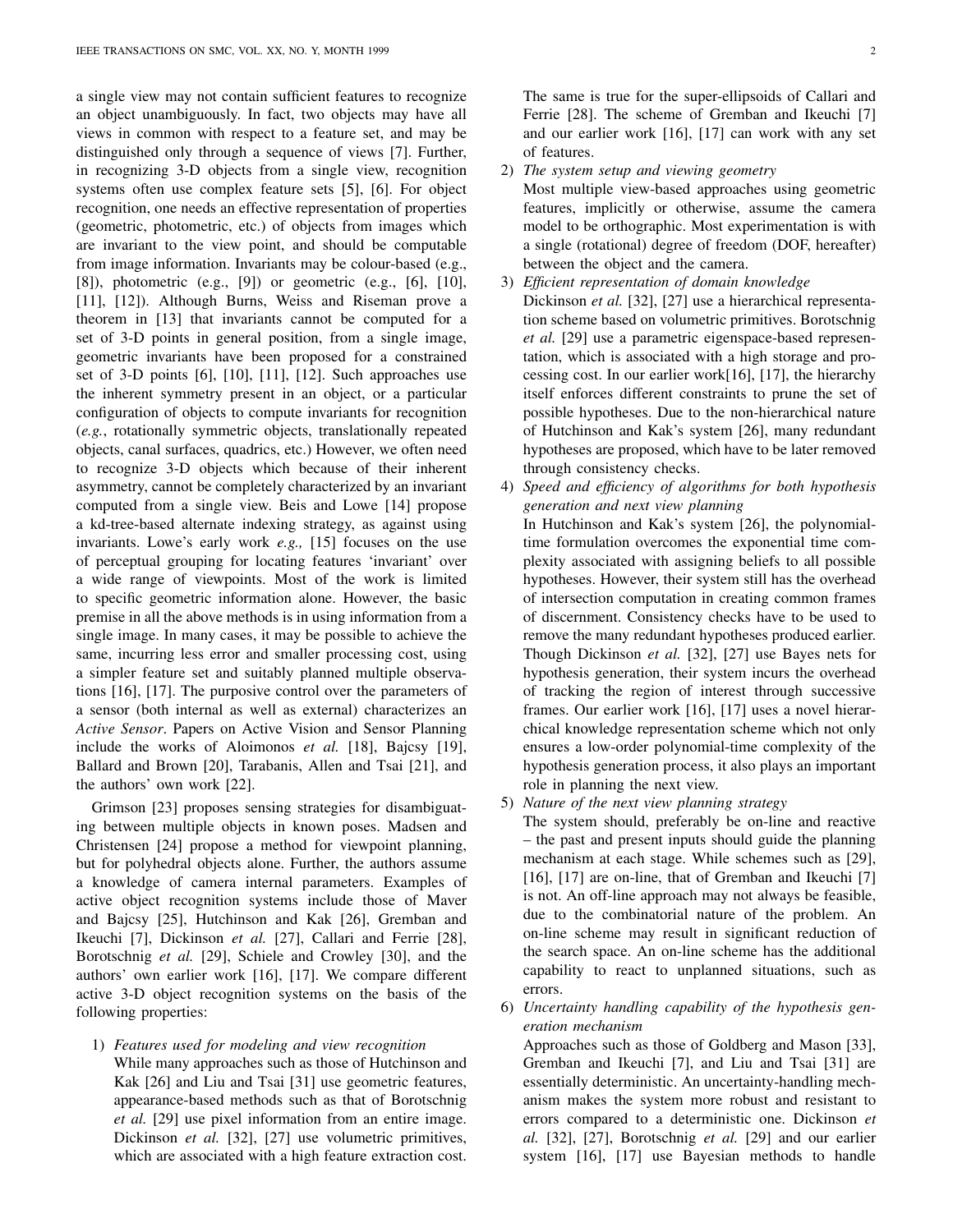uncertainty, while Hutchinson and Kak [26] use the Dempster-Shafer theory. In the work of Callari and Ferrie [28], the ambiguity in super ellipsoid-modeled objects is a function of the parameters estimated, on the basis of which the next move is determined. Schiele and Crowley [30] use a transinformation-based mechanism to propose the next move.

*However, all the above systems do not consider the following issues:*

- 1) To the best of our knowledge, no existing object recognition system handles the case when the complete object does not fit into the camera's field of view. This changes the domain of the problem completely – necessitating a completely new knowledge representation scheme, and a next view planning strategy.
- 2) Further, no existing system handles the case when the internal parameters of the camera are changed, either unintentionally, or on purpose.

We propose a novel on-line active 3-D recognition scheme using an uncalibrated camera. It uses a hierarchical partbased representation scheme in conjunction with a probabilistic framework for recognition and planning. Our active next view planning-based scheme is suited for situations where the camera sees only a portion of a large 3-D object. (This allows the system to operate very close to an object of interest, for example.) An important feature of our work is the use of Inner Camera Invariants  $[1]$ ,  $[2]$  – this allows the recognition system to work in spite of unintentional or purposive changes in the internal parameters of an uncalibrated camera. We assume that an object is represented by a set of identifiable parts. Our system uses simple geometrical features in conjunction with any other type of feature (geometrical, colour, photometric, etc.) for characterizing parts. In contrast to our approach, volumetric primitives used in [27] are associated with a high feature extraction cost, while appearance-based methods [34], [35] require the object of interest to be segmented out from the background. The system setup and viewing geometry is the most general – 6 degrees of freedom between the camera and the object, and it is based on a commonly used projective camera model. The paper [36] presents a preliminary version of our system, while detailed explanations may be found in [3].

The authors' earlier work on active 3-D object recognition [16], [17] looks at a different problem - the entire objects lies in the camera's field of view. These papers consider a 1-DOF uncalibrated camera, and propose an aspect graphbased knowledge representation scheme and a probabilistic active recognition strategy. This paper tackles a harder problem, where the object may not fit into the camera's field of view. Moreover, this approach is independent of intentional/accidental changes in camera internal parameters, unlike the previous approach. The authors propose a novel hierarchical part-based knowledge representation scheme, and a new probabilistic active recognition scheme for this problem. The rest of the paper is organized as follows. Section II describes our method of pose estimation using Inner Camera Invariants. We describe our hierarchical part-based knowledge representation scheme in Section III. Section IV describes our

scheme of object recognition through next view planning. We present results of experiments with our system, in Section V.

# II. 3-D EUCLIDEAN POSE ESTIMATION USING INNER CAMERA INVARIANTS

We use *Inner Camera Invariants* to estimate the pose of parts present in a view of an object. The system uses this information to plan the next view, if the given view does not correspond to a unique pose of a particular object.

A commonly used projective camera model is [37]:

$$
\lambda \mathbf{m} = \mathbf{P} \mathbf{M} = \mathbf{A} \left[ \mathbf{R} \mid \mathbf{t} \right] \mathbf{M} \tag{1}
$$

Here,  $\mathbf{M} = (X, Y, Z, W)^T$  is a 3-D world point, and  $\mathbf{m} =$  $(x, y, 1)^T$  is the corresponding image point. R (3 × 3) and t  $(3 \times 1)$  are the rotation and translation aligning the world coordinate system with the camera coordinate system (the external camera parameters), and A is the matrix of the internal parameters of the camera (the focal lengths in the x and y directions  $f_x$  and  $f_y$ , the skew parameter s, and the principal point  $(u_0, v_0)$ :

$$
\mathbf{A} = \left[ \begin{array}{ccc} f_x & s & u_0 \\ 0 & f_y & v_0 \\ 0 & 0 & 1 \end{array} \right],
$$
 (2)

The skew parameter s may often be considered to be negligible [37], [38]. Suppose we know three 3-D points,  $M_p =$  $(X_p, Y_p, Z_p, 1)^T$  and their images  $\mathbf{m}_p = (u_p, v_p, 1)^T$ ,  $p \in$  $\{i, j, k\}$ . Eliminating the internals of the camera,

$$
\begin{cases}\nJ_{ijk} = \frac{u_i - u_j}{u_i - u_k} = \frac{\frac{\mathbf{r}_1 \mathbf{M}_i}{\mathbf{r}_3 \mathbf{M}_i} - \frac{\mathbf{r}_1 \mathbf{M}_j}{\mathbf{r}_3 \mathbf{M}_j}}{\frac{\mathbf{r}_1 \mathbf{M}_i}{\mathbf{r}_3 \mathbf{M}_i} - \frac{\mathbf{r}_1 \mathbf{M}_k}{\mathbf{r}_3 \mathbf{M}_k}} \\
K_{ijk} = \frac{v_i - v_j}{v_i - v_k} = \frac{\frac{\mathbf{r}_2 \mathbf{M}_i}{\mathbf{r}_3 \mathbf{M}_i} - \frac{\mathbf{r}_2 \mathbf{M}_j}{\mathbf{r}_3 \mathbf{M}_i}}{\frac{\mathbf{r}_2 \mathbf{M}_i}{\mathbf{r}_3 \mathbf{M}_k} - \frac{\mathbf{r}_2 \mathbf{M}_k}{\mathbf{r}_3 \mathbf{M}_k}}\n\end{cases} (3)
$$

where  $J_{ijk}$  and  $K_{ijk}$  are *image measurements* that are functions of  $[\mathbf{R} | \mathbf{t}]$  (=  $[\mathbf{r_1} \ \mathbf{r_2} \ \mathbf{r_3}]^T$ ) and  $\mathbf{M}_p$  ( $p \in \{i, j, k\}$ ), and are independent of camera internals.

$$
\begin{cases} J_{ijk} = f_{ijk}(\mathbf{R}, \mathbf{t}, \mathbf{M}_i, \mathbf{M}_j, \mathbf{M}_k) \\ K_{ijk} = g_{ijk}(\mathbf{R}, \mathbf{t}, \mathbf{M}_i, \mathbf{M}_j, \mathbf{M}_k) \end{cases}
$$
(4)

 $J_{ijk}$  and  $K_{ijk}$  are *Inner Camera Invariants* – imagecomputable invariants of the homography **A**. We describe Inner Camera Invariants in detail, in earlier works [1], [2], [3]. We show that Inner Camera Invariants can be used for many diverse visions applications – without going through an often cumbersome process of camera calibration, or explicitly estimating camera internal parameters (self-calibration). Two prominent areas are 3-D Euclidean pose estimation from knowledge about landmarks, and 3-D Euclidean reconstruction from known ego-motions. Such techniques are important for autonomous robot navigation, for example. In [1], [2], [3], we additionally show uses of Inner Camera Invariants in related applications – interpolation of camera motion, interpolation of image measurements, and obtaining both the motion and structure in special cases.

We emphasize that Inner Camera Invariants are a new class of invariants, not to be confused with Projective Invariants [13], [6], etc. Our method relies directly on 3-D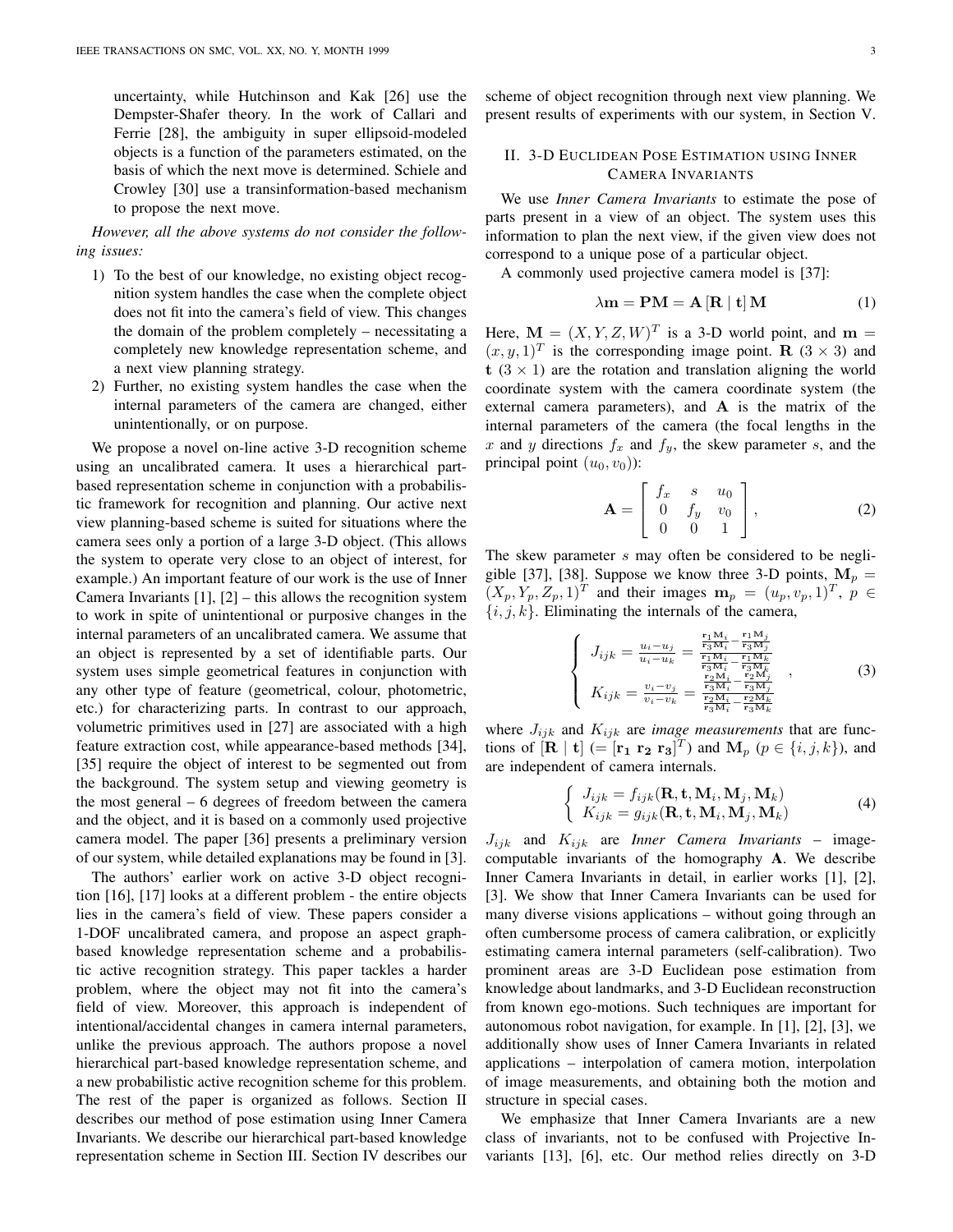

Fig. 3. The knowledge representation scheme: an example

pose estimates (obtained through Inner Camera Invariants) to check consistency relations between a group of parts. In this paper, we use Inner Camera Invariants for estimating the pose of a part (R and t). Suppose we know the Euclidean coordinates  $(X_i, Y_i, Z_i, 1)^T$  of 5 points (in general position) in the world coordinate system. *Six* independent Inner Camera Invariant measurements give us six equations (of the type in (3)) in 6 unknowns: 3 rotations and translations each. We solve these equations to get the pose, using a suitable nonlinear optimization routine (constr/fmincon in MATLAB). In [1], [2], [3], we also show two special cases where it is possible to obtain closed-form linear solutions for pose estimation. These, however impose a special structure on the landmarks used for pose estimation. For a 4-DOF system (*e.g.*, a setup with one rotational and all three translational DOF) as in Fig. 2, we adopt the same procedure with *four* independent (inner camera) invariant measurements from four equations. We discuss issues related to the robustness and stability of Inner Camera Invariants in a separate work [2]. For example, we show that to reduce the effect of pixel noise on the computation of  $J_{ijk}$  and  $K_{ijk}$ , the triplet of points must be appropriately chosen – the numerator and denominator should be of comparable order, and neither is too small. We also consider the effect of varying pixel noise (of the order of 1 and 2.5 pixels) on computations involving Inner Camera Invariants. We show that such pixel errors do not result in unbounded errors in the constraint equations for the optimization process.

# III. THE KNOWLEDGE REPRESENTATION SCHEME

Two major components of an active recognition scheme are – a planning algorithm (to plan the 'best' next view), and a suitable organization and representation of the objects in the model base (to facilitate planning and recognition). We propose a part-based hierarchical knowledge representation scheme that encodes domain knowledge about the objects in the model base. Fig. 3 illustrates an example of our knowledge representation scheme. We use the knowledge representation scheme for probability calculations, as well as planning the next view.

We consider a view of an object to contain 2-D or 3-D **parts** (which are detectable using 2-D or 3-D projective invariants, for example), and other 'blank' or 'featureless' regions (which the given set of feature detectors cannot identify). Thus, according to our formulation, an object is composed of parts,



Fig. 4. (a) An example of an object  $O_1$  with 4 parts. (b) A pair of parts is related by a rigid-body transformation  $\bf{R}$  and  $\bf{t}$  – three rotation and three translation parameters (details in text).

but is not partitioned into a collection of parts. Fig. 4(a) shows an example of an object  $O_1$  (of Fig. 3), with parts  $\rho_{1,1}, \rho_{1,2}$ ,  $\rho_{1,3}$  and  $\rho_{1,4}$ . Let us consider vertices as the only features –  $O<sub>1</sub>$  is composed of the above 4 parts, and other 'featureless' regions.

- **O** represents the set of all objects  $\{O_i\}$ . An object node  $O_i$  stores its probability,  $P(O_i)$
- An object  $O_i$  is composed of  $N_i$  parts. Thus, a part  $\rho_{i,j}$  $(1 \leq j \leq N_i)$  has a *PART-OF* relationship with its parent object  $O_i$ . A part node stores the 3-D Euclidean structure of its *n* constituent vertices  $(X_i, Y_i, Z_i)^T$ ,  $1 \leq i \leq n$ .  $(e.g., n \geq 5$  for a 6-DOF case and  $n \geq 4$  for a 4-DOF case: Section II). Each part has a local coordinate system associated with it, with respect to which the coordinates are stored (Fig. 4(b)).
- A part node has R and t links with its nodes corresponding to its neighbouring parts. Fig. 4 (b) shows two of these parts, with the  $R$  and  $t$  relations between them – represented by the three rotation parameters  $\theta_{1,2:3}$ ,  $\phi_{1,2:3}$ and  $\psi_{1,2:3}$ , and the three translation parameters  $t_{-}x_{1,2:3}$ ,  $t_{-}y_{1,2:3}$  and  $t_{-}z_{1,2:3}$ .
- We define a **Part-Class** as a set of parts, equivalent with respect to a feature set. The set of parts is partitioned into different equivalence classes with respect to a given feature set: these equivalence classes are part-classes. C represents the set of all part-classes  $\{C_1, C_2, \ldots, C_k\}$  for all parts belonging to the objects in the model base.
- We assume a function *PART CLASS* to map the set of parts to the set of part-classes *i.e.*,

$$
PART\_CLASS: \{\rho_{i,j}\} \longrightarrow \mathcal{C}
$$

There is an *IS-A* relationship between a part, and its associated part-class. Thus, a part node  $\rho_{i,j}$  has exactly one link with its corresponding part-class node  $\mathcal{C}_k$ , and the node for the object  $O_i$ , to which it belongs. In the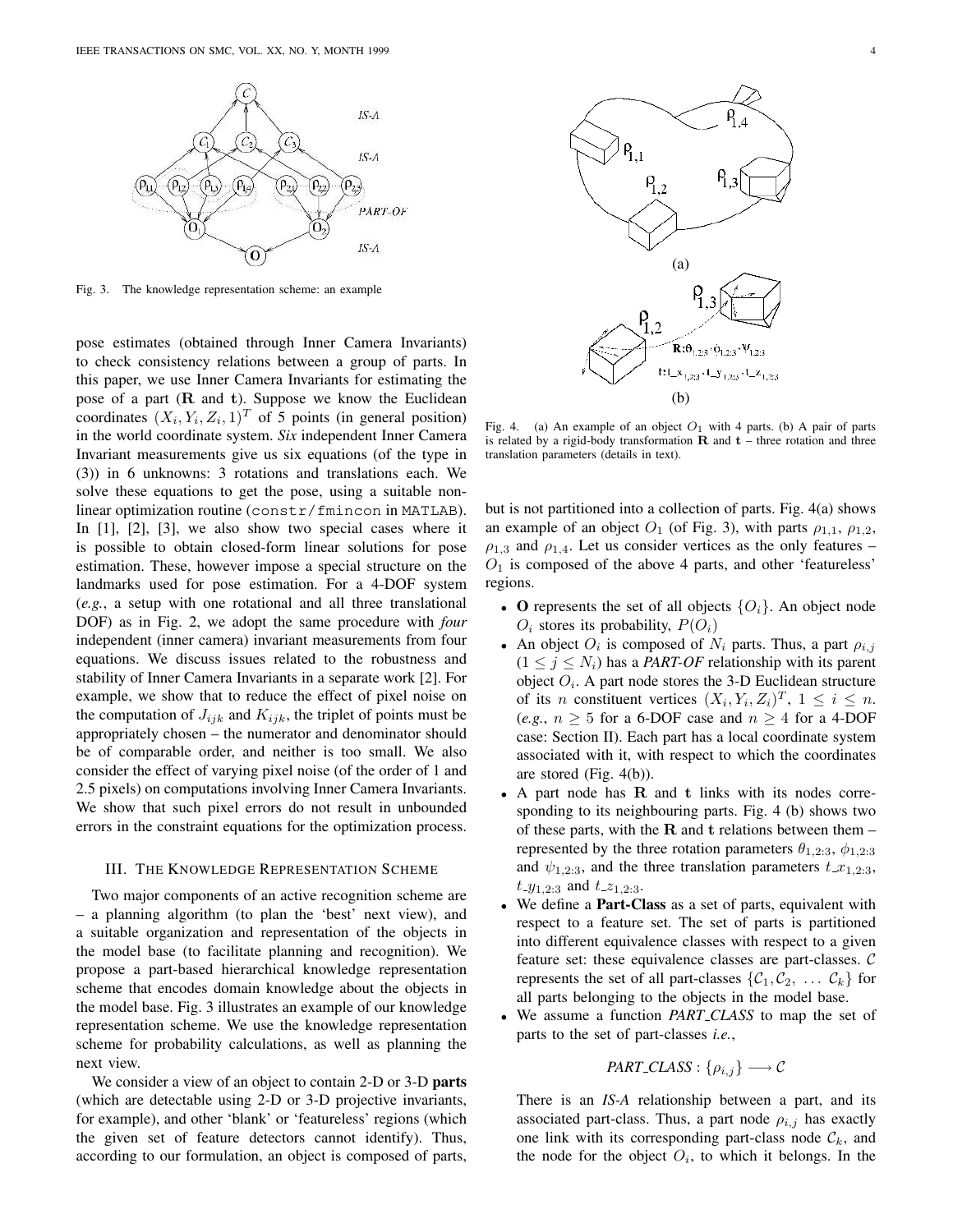| ALGORITHM identify_object_and_pose |                                                                                |
|------------------------------------|--------------------------------------------------------------------------------|
|                                    | ---- FIRST PHASE<br>$^{\star}$ )                                               |
| $1$ .                              | initialize_object_probs(); $(* 1/N *)$                                         |
| 2.                                 | $img:=qet\_image()$ ;                                                          |
| 3.                                 | part_class_info:=identify_part_classes(img);<br>IF NO part_class observed THEN |
|                                    | make random movement; GOTO step 2;                                             |
| 4.                                 | search_tree_root:=                                                             |
|                                    | $const$ -search-tree-node (part-class-info, $[I 0]$ );                         |
| 5.                                 | compute_hypothesis_probs(search_tree_root);<br>$(* Eq. 6 *)$                   |
| 6.                                 | IF the prob of some hypothesis $\geq$ a                                        |
|                                    | pre-determined thresh THEN exit: success;                                      |
| 7.                                 | expand_search_tree_node(search_tree_root,<br>MAX_LEVELS); $(*$ Sec IV-C *)     |
|                                    | $(*$ ------ SECOND PHASE ------ *)                                             |
|                                    | previous: = search_tree_root;                                                  |
|                                    | expected: = qet_best_leaf(search_tree_root);                                   |
| 8.                                 | $\{ \mathbf{R} \mathbf{t} \}$ :=find_movement(expected,previous);              |
|                                    | make_movement( $\{[R t]\}$ ); img:=get_image();                                |
| 9.                                 | part_class_info:=identify_part_classes(img);                                   |
|                                    | IF NO part_class observed THEN                                                 |
|                                    | undo_movement( $\{[R t]\}$ ); (* backtrack *)                                  |
|                                    | expected:=get_next_best_leaf(previous);                                        |
|                                    | GOTO step 8;                                                                   |
| 10.                                | IF obs view $\not\equiv$ expected THEN                                         |
|                                    | new_node: = const_search_tree_node(                                            |
|                                    | part_class_info, $\{[R t]\}$ ); ELSE                                           |
|                                    | modify_search_tree_node_with_observation(                                      |
|                                    | expected, part_class_info);                                                    |
|                                    | new_node: = expected;                                                          |
|                                    | 11. compute_hypothesis_probs(new_node);                                        |
| 12.                                | IF the prob of some hypothesis $>$ a                                           |
|                                    | pre-determined thresh THEN exit: success;                                      |
|                                    | 13. expand_search_tree_node(new_node, MAX_LEVELS);                             |
|                                    | expected: = qet_best_leaf(previous);                                           |
|                                    | previous: = new_node;                                                          |
|                                    | 14. GOTO step 8                                                                |

Fig. 5. The Object Recognition and Pose Identification Algorithm

example of Fig.s 3 and 4, parts  $\rho_{1,1}$  and  $\rho_{1,3}$  belong to part-class  $C_1$ .

## IV. THE OBJECT RECOGNITION SCHEME

The system starts with an arbitrary view of an object in our model base. Our aim is to identify the given object, and the viewer pose with respect to it. There are two main components of our recognition scheme:

- 1) Hypothesis generation, and
- 2) Next view planning

*Our scheme is independent of the particular technique to identify a part-class. The only requirement is that it should contain at least* n *points of interest for pose computation,*  $n = 5$  *for the 6-DOF case, and*  $n = 4$  *for the 4-DOF case (Section II).* Fig. 5 describes the main steps in our algorithm. The first phase begins with initialization of all object probabilities. The system then takes an image of the given view, and identifies the part-classes corresponding to the parts present in the image. The next step is the formation of hypotheses about the identity of the observed parts. We describe our probabilistic hypothesis generation scheme in detail in Section IV-A. If the probability of some hypothesis is above a pre-determined threshold, then we exit and declare success. Otherwise, we invoke our search process to decide the best move from the current viewpoint, which will disambiguate between the competing hypotheses. Section IV-C describes the search process and the second phase of the object recognition algorithm, in detail.

#### *A. Hypothesis Generation*

Let the given view of an object contain m parts –  $\rho_{i,j_1}$ ,  $\rho_{i,j_2}, \ldots, \rho_{i,j_m}$ . This view could correspond to any of the n objects in the model base. Further, this configuration of parts could have come from many different positions within the same object  $O_i$ . From the image information, we can only identify the *part-classes*  $\mathcal{C}_{k_1}$ ,  $\mathcal{C}_{k_2}$ , ...  $\mathcal{C}_{k_m}$  (where  $\mathcal{C}_{k_p}$ and  $\mathcal{C}_{k_q}$  are not necessarily different) corresponding to each observed part, respectively  $(PART\_CLASS(\rho_{i,j_p}) = C_{k_p})$ . The part-classes may be identified by using 2-D or 3-D projective invariants, possibly in conjunction with some other nongeometric features such as grey level or colour information, reflectance ratio values, etc. One can also use to advantage Lowe's work on perceptual grouping *e.g.,* [15] – The basic aim is to derive groupings or structures in an image that are likely to be invariant over wide ranges of viewpoints. A more recent publication [14] describes an approach to indexing without using (projective) invariants – this can also be used to advantage in identifying a part-class. We emphasize however, that our scheme is independent of the particular technique to identify a part-class.

The system generates different part configuration hypotheses corresponding to the given view: We compute the estimated pose of each part (Section II), and check if the relative poses of each part in the configuration are consistent with the **R** and **t** values in the knowledge base, within error limits (for our experiments with the architectural models for example, we use  $\pm$  5° and  $\pm$  20mm, respectively). *Thus, the part pose estimation phase itself helps in a first-level pruning of the list of competing view interpretation hypotheses.* This also offers a simple method to offset small inaccuracies in the part pose estimation process (Section II). *Thus, one does not need to use joint projective invariants between observed parts – our method relies directly on 3-D pose estimates to check consistency relations between a group of parts.* The next section describes the process of computing probabilities associated with each part configuration hypothesis.

## *B.* a priori *Probability Calculations*

For N objects in the model base, the *a priori* probability of each object before taking the first observation, is  $1/N$ . We need estimates of the *a priori* probabilities of different configurations of parts that may occur (Step 1 in Fig. 5)

$$
P(\rho_{i,j_1}, \rho_{i,j_2}, \dots \rho_{i,j_m}) =
$$
  

$$
P(O_i) \cdot P(\rho_{i,j_1}, \rho_{i,j_2}, \dots \rho_{i,j_m} | O_i)
$$
 (5)

We may form estimates of  $P(\rho_{i,j_1}, \rho_{i,j_2}, \ldots \rho_{i,j_m} | O_i)$ from a very large number of views of the given object from different positions, and different values of the internals of the camera (the focal length, for example on which the field of view of the camera depends) — this is done *off-line*, before taking the first observation.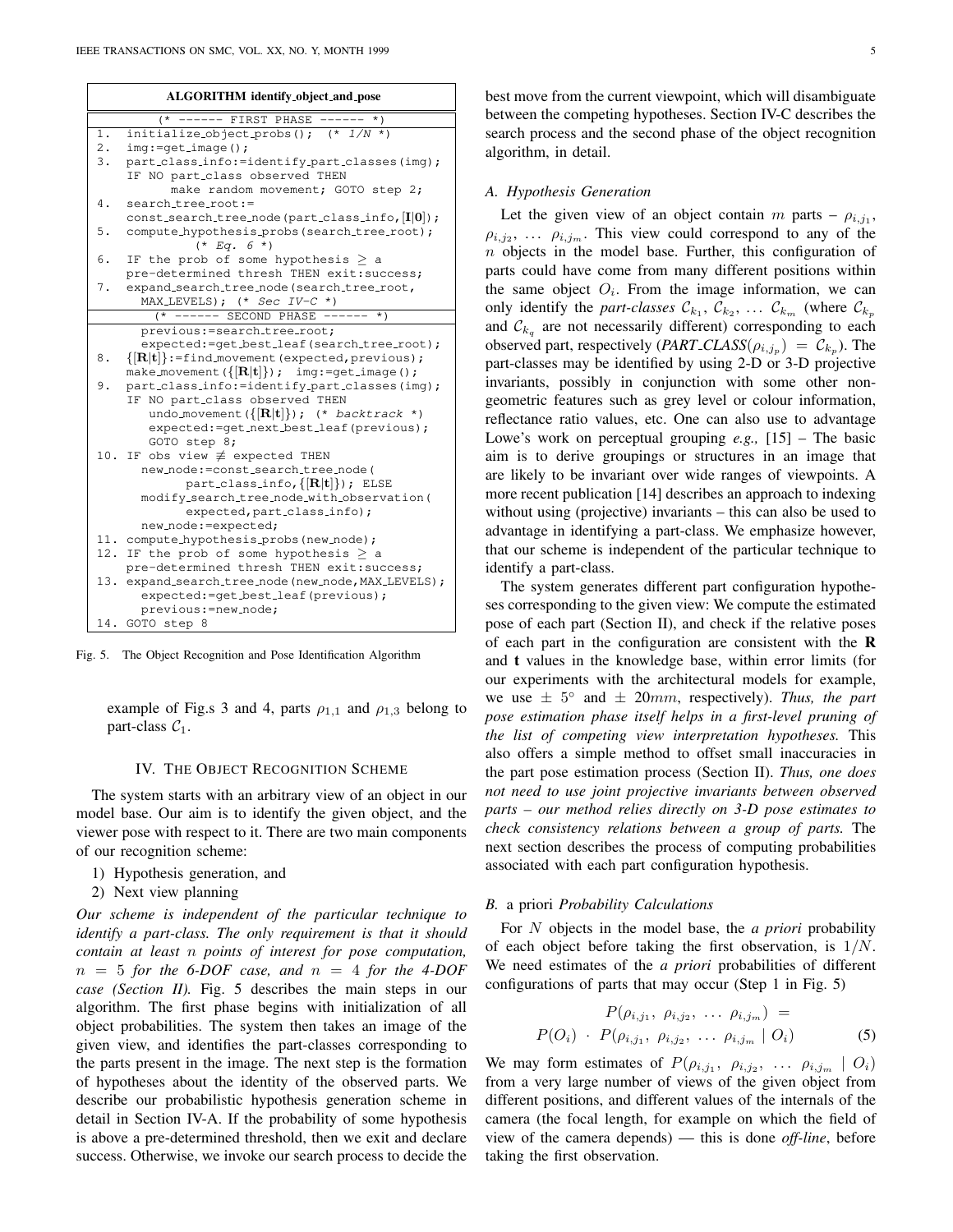However, a satisfactory estimation of *a priori* probabilities using this method, may not be easy. If we make some assumptions about the nature of the 3-D object models, we can formulate an approximate method to estimate the *a priori* conditional part-configuration probabilities. Let us consider the domain of objects with planar parts. For such a case, one may approximate the *a priori* probability of a part configuration by its relative area in the 3-D model, not on any image-based features. The rationale behind this approximation is as follows. Ideally one would need a very large number of observations to get satisfactory *a priori* probability estimates. The camera pose would need to be sampled from the space of internal and external camera parameter values. For external parameters for example, one would have as many observations with the camera looking at the object from the right side, as would be from the left. Hence, one may have a good estimate of the *a priori* probability by looking at the part configuration headon. The camera field of view depends on its focal length, an internal parameter. Intuitively, a larger part is more likely to be visible in a larger number of observations, as compared to a smaller one. Thus, one may consider the *a priori* probability of observing the part proportional to its area in the 3-D model.

We emphasize that the probabilistic analysis in this paper (Section IV-B) *does not depend* on the specific method used to compute *a priori* probabilities - any method would do. Our implementation of a prototype system uses the above approximation (Section V).

*1)* a posteriori *Probability Computations:* We use the Bayes rule to compute the *a posteriori* probability of each hypothesized configuration (Step 5 in Fig. 5)

$$
P(\rho_{i,j_1}, \rho_{i,j_2}, \dots \rho_{i,j_m} | C_{k_1}, C_{k_2}, \dots C_{k_m}) =
$$
  
\n
$$
P(\rho_{i,j_1}, \rho_{i,j_2}, \dots \rho_{i,j_m})
$$
  
\n
$$
P(C_{k_1}, C_{k_2}, \dots C_{k_m} | \rho_{i,j_1}, \rho_{i,j_2}, \dots \rho_{i,j_m}) / \sum_{\sum} [P(\rho_{l,j_1}, \rho_{l,j_2}, \dots \rho_{l,j_m})]
$$
  
\n
$$
P(C_{k_1}, C_{k_2}, \dots C_{k_m} | \rho_{l,j_1}, \rho_{l,j_2}, \dots \rho_{l,j_m})]
$$
 (6)

The summation above is for all objects  $O_l$ , and all possible configurations of parts within the object. Because of the *IS-A* relation between a part and a part-class in our knowledge representation scheme (Section III), each of the terms  $P(\mathcal{C}_{k_1}, \mathcal{C}_{k_2}, \ldots \mathcal{C}_{k_m} | \rho_{l,j_1}, \rho_{l,j_2}, \ldots \rho_{l,j_m})$  is 1 for all parts belonging to a particular part-class and 0, otherwise.

We now compute the *a posteriori* probability of each object in the model base:

$$
P(O_l) = \sum P(\rho_{l,j_1}, \rho_{l,j_2}, \ldots \rho_{l,j_m} | C_{k_1}, C_{k_2}, \ldots C_{k_m})
$$
\n(7)

The summation is for all configurations of parts  $\rho_{l,j_1}, \rho_{l,j_2}, \ldots \rho_{l,j_m}$  belonging to object  $O_l$ , which could have given rise to the given view containing part-classes  $\mathcal{C}_{k_1}, \mathcal{C}_{k_2}, \ldots \mathcal{C}_{k_m}$ . Each object node in the knowledge representation scheme uses Equation 7 to update its probability. In our hierarchical knowledge representation scheme, each part is linked to its neighbouring parts through R and t links. In the most general case, one may consider every part as the neighbour of every other part. For a given model base, we often observe that there are a large number of part pairs which cannot appear together in a given view (for example, parts which lie on opposite faces of an object). This reduces the computation time to only a small fraction of  $\binom{N_i}{m}$  which would otherwise have been required. The corresponding search tree node stores the probability of each part configuration. Hence, Equation 7 needs constant space complexity.

## *C. Next View Planning*

If the probability of no hypothesis (6) is above a predetermined threshold, we have to take the next view to try to disambiguate between the competing hypotheses. One needs to plan the best move out of the current state to disambiguate between the competing hypotheses, subject to memory and processing limitations, if any.

We describe the state of the recognition system in terms of the following parameters:

- 1) The competing view interpretation hypotheses, and
- 2) The set of  **and**  $**t**$  **movements made thus far.**

We use a search tree node to represent the system state. Search tree expansion proceeds according to the  $R$  and  $t$  relations in the knowledge representation scheme. Each search tree move is to get to the centre/centroid of the expected part. *Thus, the expected part is more likely to be in the camera's field of view even in the event of a zoom-in/zoom-out. Additionally, this provides robustness to small movement errors*. The planning process aims to get to a leaf node of the corresponding search tree – one corresponding to a unique part-configuration. One may also employ a limited memory search tree expansion (MAX LEVELS in Fig. 5) Search tree node expansion is always finite because the number of parts in any object is finite. Further, there are no cycles in the search tree. No part is repeated along any path in the search tree. Thus, there can be no search tree expansion indefinitely oscillating between a set of parts.

We use three stages of filtering to get the best leaf node (Step 7 in Fig. 5) There is a search tree node corresponding to the current observation - we expand this node using the above strategy. Each leaf node corresponds to a unique part-class configuration. The first level of filtering considers the most probable view interpretation in the observed node's hypothesis list, and takes the consequent leaf nodes. The algorithm assigns a weight  $s^{level}$  to each search tree node, where  $s$  represents the number of hypothesized view, and level is the search tree level (depth) the node lies on. Each leaf node has a path weight corresponding to the sum of all node weights along the path from the observed node. The second level of filtering considers those leaf nodes with the minimum path weight. We resolve remaining ties in favour of one of with the least total rotational movement. In what follows, we discuss various aspects of our recognition strategy in relation to existing methods.

*1) The Search Process: A Discussion:* Grimson [39] canonizes different philosophies behind object recognition. While our technique has some similarities with the Hypothesizeand-Test and Interpretation Tree paradigms, it differs on may counts. Our stepwise refinement method is much more general than the unary and binary constraints in [39]. Moreover, for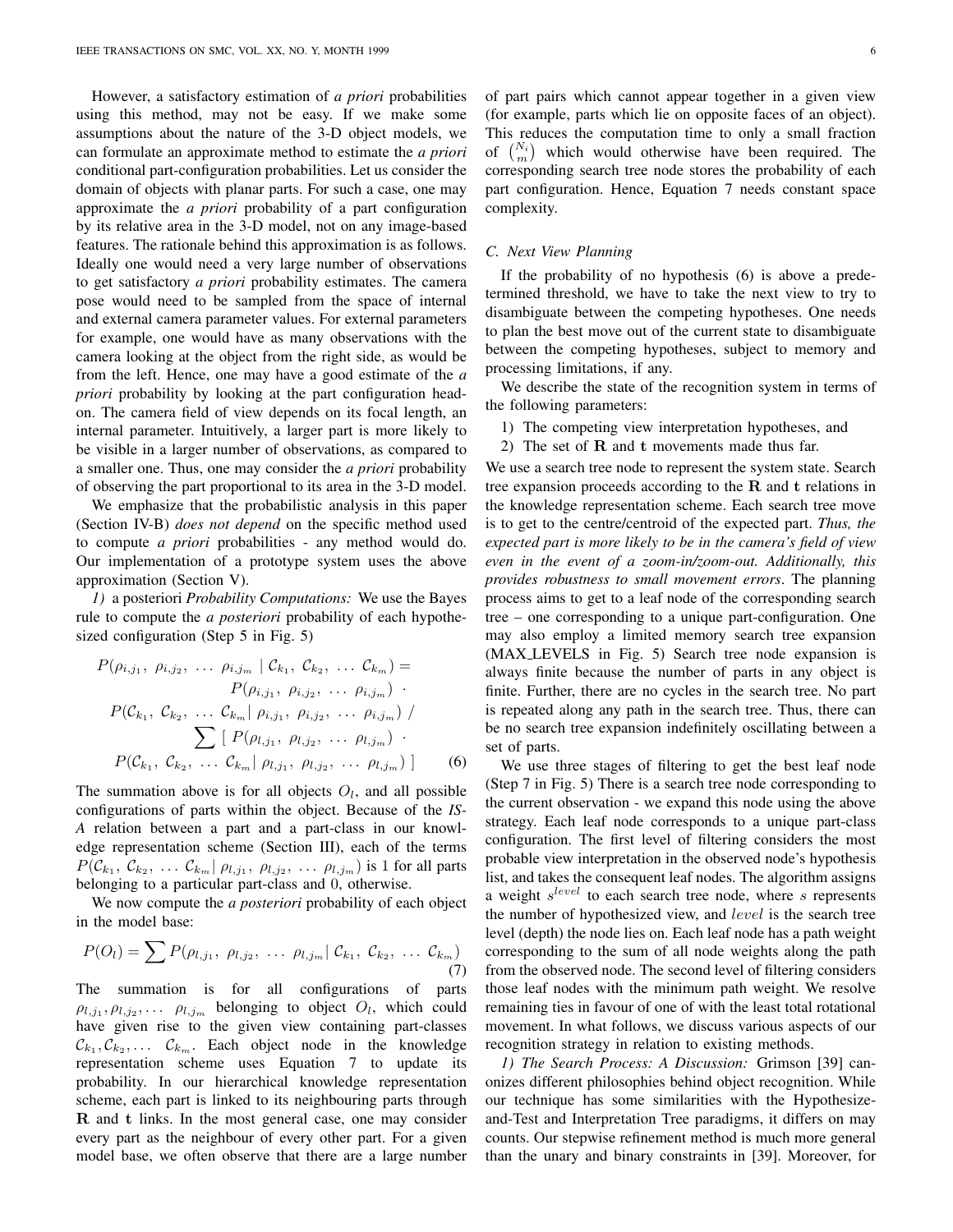the 3-D constraints in [39], the extraction of 3-D features from images is not an easy task. Our method relies on the least constrained of all geometric features - points, and also caters to other non-geometric features. Lastly, the basic premise behind a verification stage is to solve for a global interpretation, given only local interpretations. In our case, we have complete 3- D pose (through the Inner Camera Invariants-based method), and global consistency, with respect to all information that we have at any stage.

At any stage, the recognition algorithm has to determine whether it might be better to take a next view. A *decision theoretic agent* [40] selects the action with the highest expected utility – the Maximum Expected Utility (MEU) principle. The computations involved are often prohibitive [40]. Rimey and Brown [41] use decision theory for scene interpretation. They state that the next action to execute requires sequences of future actions to be considered, and that it is not feasible to enumerate all sequences of actions.

Our search process is consistent with a decision theoretic approach. We have a synergistic combination of reactive behaviour as well as planning. Intuitively, our utility is in getting a move with a maximum discriminatory ability – through the three levels of filtering to get to the best leaf node. We emphasize here that our algorithm finds the next action using a mechanism of look-ahead into possibilities, and not a sequence of actions. This is because our planning mechanism obtains the best distinguishing move at any particular stage, subject to memory and processing limitations. An interesting extension of our method may consider not just one best distinguishing move, but a set of such possibilities – whose 'cost' is below a particular threshold. Our strategy however, recovers from cases of incomplete planning because of its reactive nature – the re-planning after every observation. The decision on whether to take a new view or not depends on the probability of the interpretation hypotheses at any stage.

# *D. The Second Phase of the Object Recognition Algorithm*

The previous section considers moves in the search space, in order to obtain the best distinguishing move. This section deals with the camera's actual movement (in accordance with the best distinguishing move).

#### The system makes the required movements

 $\{ \langle R_x, R_y, R_z, t_x, t_y, t_z \rangle \}$ , and takes an image at this position (Step 8). Similar to the process in Section IV-A, we generate different interpretation hypotheses corresponding to this view. The non-detection of some parts in the vicinity of the expected part (we do not predict a view) does not affect the system in any way. *This imparts robustness to the presence of clutter in an image.* If the current observation corresponds to the expected search tree node, we compute the probabilities of each view interpretation hypothesis. If the probability of some hypothesis is above a the predetermined threshold, we declare success, and exit (Step 12). If the current observation does not correspond to the expected search tree node, the system constructs a new node. This corresponds to the observed partclass information and the movement made thus far (Step 10). If no part-class is observed, we undo the current movements, get the next best leaf node, and proceed (Step 9). If the probability of no hypothesis is above the threshold, this node is expanded further (Step 14).

This illustrates the reactive nature of our strategy. The probabilistic hypothesis generation scheme (Section IV-A) incorporates all previous observations. If the observed view corresponds to the most probable view interpretation hypothesis at a particular stage, our search process uniquely identifies the object and its pose, in the following step (assuming no feature detection error for the expected part). Even if the observed view does not correspond to the most probable view interpretation hypothesis, our algorithm refines the list of hypotheses at each stage.

It is possible to compute an estimate of  $T_{avg}(n)$ : the average number of moves required for unique object and pose identification, given  $n$  competing part-configurations corresponding to the first view. Let us assume the entire space around the object to be divided into  $N_V$  viewing positions. Each of the  $N_V$  possible moves from the starting position partitions the part configuration hypothesis list, into equivalence classes. In general, any change in camera parameters (both external as well as internal) from a position could lead us to more than one part configuration. To serve as a benchmark, we can compute  $T_{avg}(n)$  for a simple case of exactly one partconfiguration being reachable from a point, and no errors in feature detection, or movement. We choose a move that partitions the initial set of part-configuration hypotheses into more than one equivalence class. (Section V-A lists a relevant case when such a move may not exist.) If the size of the partconfiguration hypothesis list in one such equivalence class is j, the expected additional number of observations is  $T_{avg}(j)$ , where  $1 \leq j \leq n$ . Let us assume that j can take on any of the values 1 to  $n-1$  with equal probability, We have  $T_{avg}(n)$  $= 1 + \frac{\sum_{j=1}^{n-1} T_{avg}(j)}{n-1}$  $\frac{1}{n-1}$ , and  $T_{avg}(1) = 1$ . By induction, we can show that  $T_{avg}(n) = O(log_e n)$ .

#### V. EXPERIMENTAL RESULTS & DISCUSSION

Our experimental setup has a camera system has 4 degrees of freedom - translations along the  $X-$ ,  $Y-$  and  $Z-$  axes, and rotation about the  $Y$ - axis (as in Fig. 2). We have experimented with two model bases - architectural models (Fig. 1), and 8 buildings in the I.I.T. Bombay academic area. We have chosen as (2-D) parts the doors and windows of different shapes and sizes in the models. The first step in processing a given view of the object involves a segmentation of the image using sequential labeling [42]. Then we detect corners as intersection of lines on the boundaries of 'dark' regions. We use 2-D projective invariants using the canonical frame construction method [43] for recognizing all part-classes (except the 4 cornered ones –  $DW4$  and  $OPEN$  for which, we use the grey level information at a region near its centroid). We emphasize however, the *our recognition strategy is independent of the types of the parts and part-classes, or the method to detect them.* Model LH (Fig. 1(a)) has 167 parts, model DS (Fig.  $1(b)$ ) has 170, while model GH (Fig.  $1(c)$ ) has 122. Thus, *even though there are three models in our model base, we have chosen the models and the associated features such that there*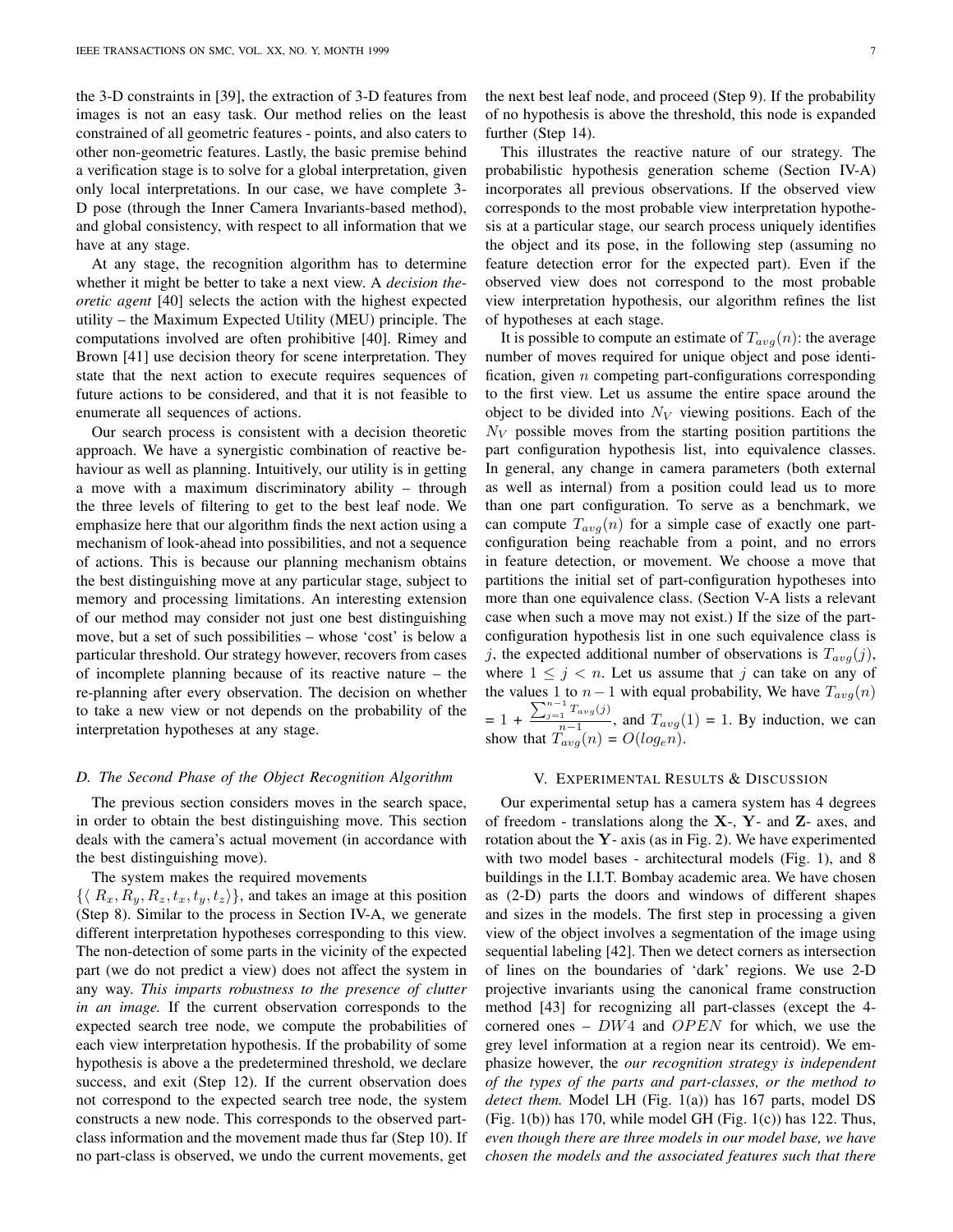

Fig. 6. The 7 part-classes which the 459 parts belong to, for our model base of architectural models: DW4, DW6L, DW6R, OPEN, DW8HANDLE, DW8T, and DW12, respectively in row-major order.

*is a very high degree of interpretation ambiguity associated with a particular view of a few parts of the given object.* Fig. 6 shows the 7 different part-classes these 459 parts (of different sizes) correspond to. The 7 part-classes, with the number of parts corresponding to each, are  $DW4(374)$ ,  $DW6L(24)$ ,  $DW6R(24),$   $OPEN(21),$   $DW8HANDLE(6),$   $DW8T(6),$ and DW12(4), respectively. For our experiments with the I.I.T. Bombay buildings, we have chosen all windows of the type DW4 above. In this case, the uncertainty associated with a part-class is even larger - there are 1979 such parts in the 8 buildings considered.

We now briefly describe some representative experiments with the architectural models model base (Fig.s  $7 - 11$ ), and the I.I.T. Bombay buildings (Fig.s  $12 - 14$ ). For our experiments, adopt a strict criterion for program termination – we stop when there is exactly one hypothesis possible for the observed node. These experiments illustrate different features of our proposed recognition system namely, robustness to certain feature detection errors, the fact that parts could correspond to any 3-D configuration, invariance to zoom operations (invariance to internal camera parameter changes), and correct recognition even in the presence of clutter. We also discuss limitations of our proposed approach.

*Experiments 1 and 2:* Experiments 1 and 2 have a small degree of ambiguity corresponding to the first view. The initial view in Experiment 1 (Fig. 7), shows the two detected parts with part-classes DW8T and DW4. The first view itself results the probabilities of the three models LH, DS and GH to be 1.000, 0.000 and 0.000, respectively. This is because the view could have come from only the first model. We do not stop here, however. Our algorithm will stop only when the probability of a particular part configuration hypothesis equals or exceeds a pre-determined threshold. For our experimentation, we have kept this at 1.000. This is the strictest possible limit, since the algorithm will stop only when there is exactly one part configuration hypothesis corresponding to the given view. Of the 6 possible hypotheses, our part pose estimation procedure (Section IV-A) prunes out 4 of them. The system plans a disambiguating move: the second view contains the expected part (bottom row, centre). This move results in correct recognition and pose estimation, in spite of *the failure to detect a neighbouring part* (top row, centre).

Experiment 2 (Fig. 8) shows another such example: the two windows on the left (corresponding to part-classes DW8T and DW4, respectively) are not detected in the second planned view. In this case also, the first view uniquely determines the model present to be LH, with probability 1.000. The



Fig. 7. Experiment 1: The sequence of moves required to identify the object and its pose. The failure to detect a part does not affect the system (details in text).



Fig. 8. Experiment 2: The sequence of moves required to identify the object and its pose. The failure to detect a part does not affect the system (details in text).

system stops only after the second view, which corresponds to exactly one part configuration hypothesis. The pose of the camera with respect to the identified part *LH\_L\_14* is  $\langle -4.6^{\circ}, -2.54mm, 15.02mm, 139.98mm \rangle$ .

*Experiment 3:* For Experiment 3 and other succeeding experiments, the initial view has a high degree of ambiguity associated with it. The parts visible in a view need not come from the same plane. The initial view for Experiment 3 (Fig. 9) contains two parts lying on two faces at right angles to each other. There could be 374 hypotheses corresponding to a window corresponding to a part-class  $DW4$ . From the initial condition when each of the three objects could be present with equal probability, this state gets the probabilities of the three models LH, DS and GH as 0.162, 0.299 and 0.539, respectively. Part pose estimation results in a pruning of the hypothesis list corresponding to these two parts, to a hypothesis list of size 87. The system plans a move to disambiguate between the different hypotheses. This corresponding move takes us to a view (the second image in Fig. 9), whose view interpretation is unique. The probability of the three objects LH, DS and GH are 0.000, 0.000 and 1.000, respectively. This experiment illustrates that *the visible parts could have come from any 3-D configuration* – this does not affect the



Fig. 9. Experiment 3: The sequence of moves required to identify the object and its pose. The parts in the initial view do not lie in the same plane.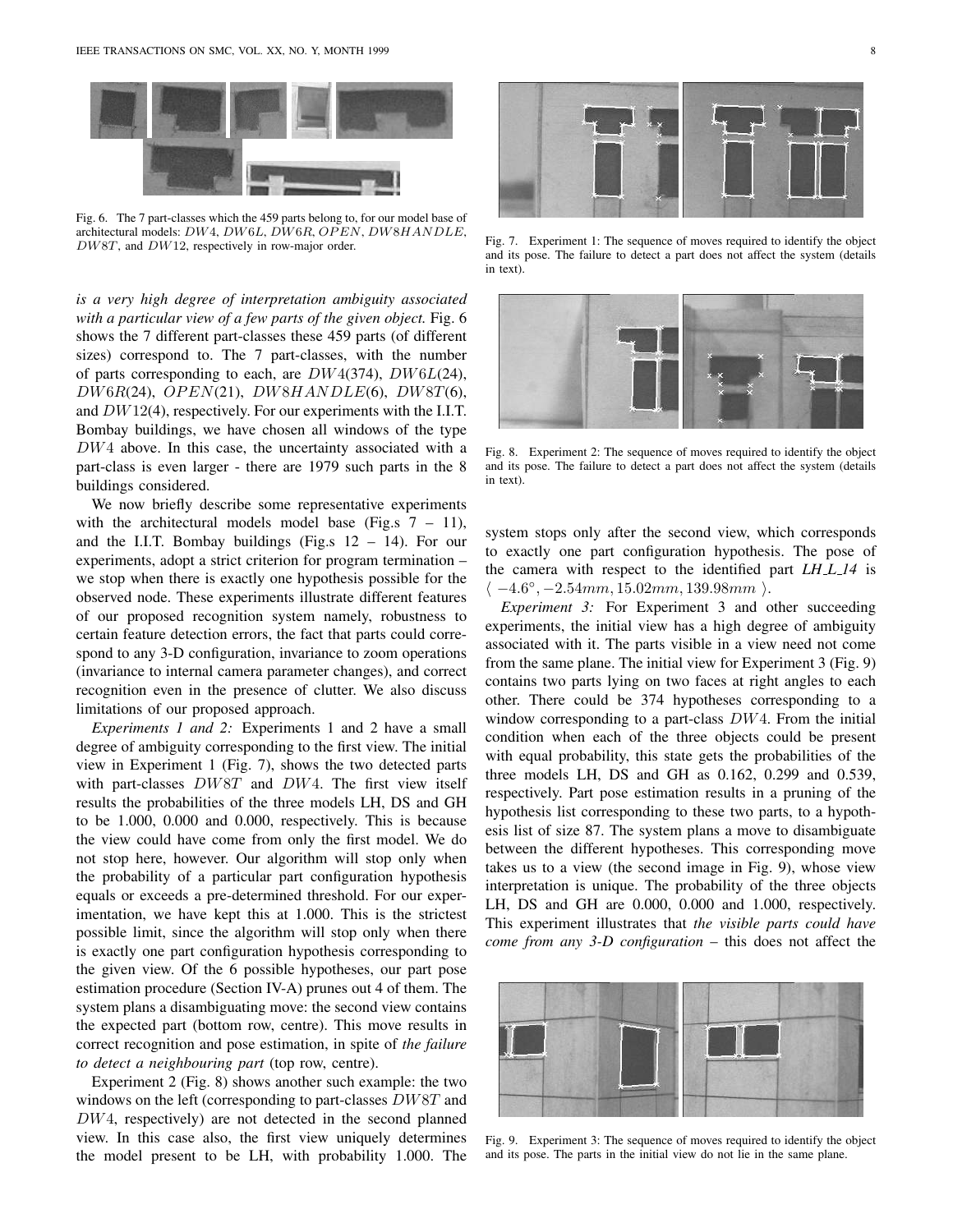

Fig. 10. Experiment 4: For the same first two views, we progressively zoomout the camera in three stages. (a), (b) and (c) depict the three views which the camera sees, for the third view. This does not affect the recognition system in any way (details in text).

recognition system in any way.

*Experiment 4:* The use of Inner Camera Invariants for pose estimation allows us to *consider situations where the internal parameters of the camera may be varied on purpose, or unintentionally.* The first view in Fig. 10 could have come from 257 configurations of two adjacent parts with part-class  $DW4$ . Two moves from this position were sufficient to recognize the object, the third view containing the expected part (the large 4-cornered window, *GH W 15*). For the same first two views, we performed two zoom-out operations at the the third camera position. The recognition results are the same in each of the cases — Fig. 10 (a), (b) and (c). Further, the camera pose with respect to part *GH\_W\_15* in these three cases are

 $\langle 9.425^\circ, -22.000mm, -9.999mm, 150.000mm \rangle,$  $\langle 9.888°, -22.000mm, -9.999mm, 150.000mm \rangle$ , and  $\langle 9.896°, -22.000mm, -9.999mm, 150.000mm \rangle$ , respectively. Thus, accidental or purposive changes in internal camera parameters does not affect our system in any way.

It is interesting to compare this with Lowe's work on object recognition from local scale-invariant features [44]. Even though we have not considered any specific scale-invariant features, the same feature detector gives accurate results over a reasonably wide range of zoom-out operations.

We emphasize that the zoom-out operation were not performed in a graduated or pre-calculated manner – they were arbitrary. It is important to additionally note that the system did not plan these zoom-out operations – these were arbitrarily effected to test the system's resilience to variations (intentional / unintentional) in camera internal parameters. An interesting extension of this work would be to incorporate purposive changes in camera internal parameters as well – since any feature extraction routine has practical limits within which it works optimally. These purposive changes would be an



Fig. 11. Experiment 5: The sequence of moves (in row major order) required to identify the object and its pose. The first, third and fourth views are cluttered by the presence of a tree. The image at the bottom shows an overall view. The trees are in the foreground. The corresponding window is highlighted with a black square.



Fig. 12. Experiment 6 (I.I.T. Bombay Buildings): Backtracking on reaching a view without any part (details in text), and successful final recognition.

important tool in the planning algorithm.

*Experiment 5:* In Experiment 5, the presence of a tree (an unmodeled object) accounts for clutter in the first, third and fourth view of Fig. 11. For Experiment 5, initially the three objects had a probability of 0.333 each. Following the first observation, the probabilities of LH, DS and GH were 0.172, 0.291 and 0.537, respectively. It is only with the final view that the probabilities change to 0.000, 0.000 and 1.000, respectively. The system plans the next move on the basis of a part: it does not predict an entire view. In these experiments, *recognition performance is not affected by the presence of unmodeled objects (clutter)* or the non-detection of parts in the vicinity of the expected part. 5 views are needed for unambiguous recognition and pose estimation. The size of the hypothesis list corresponding to the first view is 304.

*Experiments 6 – 9: Buildings in I.I.T. Bombay:* For Experiments  $6 - 9$ , we have chosen an extremely difficult operating environment – there are numerous trees and other unmodeled objects. In addition to these, occlusions and lighting conditions also affect the performance of the system, as shown in the following experiments. In Experiment 6 (Fig. 12), the tree occludes the rightmost window, and the second and third windows from the left receive a wrong  $X-$  pose estimate due to occlusion from the pipe and the jutting wall, respectively. The planning on the basis of the available information from two windows leads to a region with no identifiable part (the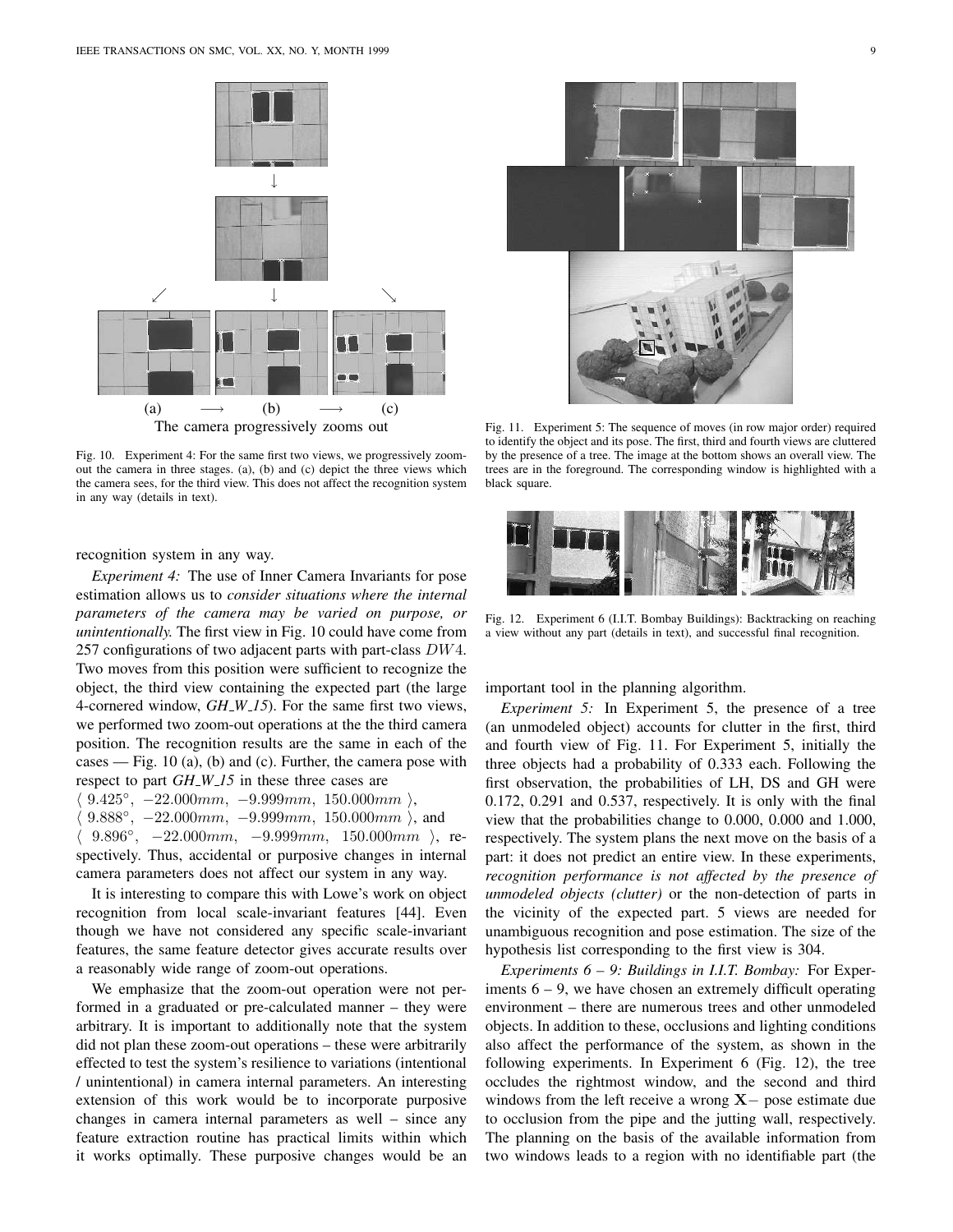

Fig. 13. Experiment 7 (I.I.T. Bombay buildings): Catastrophic failure - the effect of an occlusion (left), and reflection on the window panes and tree (centre) (details in text.)



Fig. 14. Experiment 9: The sequence of moves (in row major order) required to identify the object and its pose (details in text.)

middle image). The system backtracks (Step 9 in the algorithm: Fig. 5), and takes the next move. This experiment shows the opportunistic nature of our system. The planning was with respect to the second most probable hypothesis, which does not correspond to the observed third view. However, the observed part-class configuration is unique for this set of moves, leading to successful recognition and pose estimation. Experiment 7 (Fig. 13) shows a case of catastrophic failure on two counts. We have chosen a difficult angle of imaging to start with – the jutting wall occludes part of the window, leading to a wrong  $X-$  pose estimate. The uncertainty list corresponding to the first view has all 1979 entries (since one part is observed). While the wrong pose estimate does not have an adverse effect on the second view owing to the camera being kept in a large field of view mode, the system fails to recognise any part (owing to reflections on the window panes, and the presence of the tree). The next planned view leads to the image on the right. For this model base, this sequence of moves cannot lead to this part configuration, and the system fails. For Experiment 9 (Fig. 14), the system needed 6 moves to recognise the part configuration and pose correctly. Starting from an uncertainty list of 1979 corresponding to the first view, the next two moves narrow it down to 32. On getting to a view without any part (the fourth figure), and a subsequent a backtrack, the uncertainty list has 2 entires for the fifth view. In this case, the system correctly identifies the object, but there were two competing part configurations. The final move of raising the camera up by 155cm resolves this ambiguity.

#### *A. Limitations of the Proposed Approach*

Our approach is not guaranteed to succeed for objects which have a similar layout of parts, with the corresponding parts in the objects corresponding to the same part-class. A primary limitation of our approach is the computation time involved: computation of Inner Camera Invariants (Section II) involves iterative nonlinear optimisation. A planning step (including the

above computation time) takes up to about 13 minutes on a 700MHz PIII machine running Linux. While the system is quite robust to small movement errors, experiments with real buildings indicate that the system may also fail in the presence of a very large number of unmodeled objects, and failure to detect features. (The latter can cause *any* approach to fail).

# VI. CONCLUSIONS

We present a new on-line scheme to identify large 3-D objects which do not fit into a camera's field of view (which allows the system to operate very close to the 3-D object), and finds the pose of the (uncalibrated) camera with respect to the object. The system does not assume any knowledge of the internal parameters of the camera, or their constancy (permitting a zoom-in/zoom-out operation, for example). The part-based knowledge representation scheme is used both for probabilistic hypothesis generation, as well as in planning the next view. We show results of successful recognition and pose estimation even in cases of a high degree of interpretation ambiguity associated with the initial view. The significance of using Inner Camera Invariants is the robustness of the system to internal camera parameters changes – accidental, or purposive. An interesting extension of this work is to use purposive internal camera parameter changes for planning the next view – one can zoom in to get further details, or zoom out, to get a wider field of view. The automatic learning of equivalent part classes in this context is another separate interesting extension.

#### VII. ACKNOWLEDGMENTS

We are thankful to the reviewers for their constructive suggestions, which have greatly helped in improving the quality of this paper.

#### **REFERENCES**

- [1] M. Werman, S. Banerjee, S. Dutta Roy, and M. Qiu, "Robot Localization Using Uncalibrated Camera Invariants," in *Proc. IEEE International Conference on Computer Vision and Pattern Recogntion (CVPR)*, 1999, pp. II: 353 – 359.
- [2] M. Werman, M. Qiu, S. Banerjee, and S. Dutta Roy, "Inner Camera Invariants and their Applications," Department of Computer Science and Engineering, I.I.T. Delhi, Tech. Rep., August 2001, http://www.cse.iitd.ac.in/∼suban/papers/inner07.pdf.
- [3] S. Dutta Roy, "Active Object Recognition through Next View Planning," Ph.D. dissertation, Department of Computer Science and Engineering, Indian Institute of Technology, Delhi, 2000.
- [4] P. J. Besl and R. C. Jain, "Three-Dimensional Object Recognition," *ACM Computing Surveys*, vol. 17, no. 1, pp. 76 – 145, March 1985.
- [5] R. T. Chin and C. R. Dyer, "Model Based Recognition in Robot Vision," *ACM Computing Surveys*, vol. 18, no. 1, pp. 67 – 108, March 1986.
- [6] A. Zisserman, D. Forsyth, J. Mundy, C. Rothwell, J. Liu, and N. Pillow, "3D Object Recognition using Invariance," *Artificial Intelligence*, vol. 78, pp. 239 – 288, 1995.
- [7] K. D. Gremban and K. Ikeuchi, "Planning Multiple Observations for Object Recognition," *Int. Journal of Computer Vision*, vol. 12, no. 2/3, pp. 137 – 172, April 1994.
- [8] B. V. Funt and G. D. Finlayson, "Color Constant Color Indexing," *IEEE Trans. on Pattern Anal. and Machine Intell.*, vol. 17, pp. 522 – 529, 1995.
- [9] S. K. Nayar and R. M. Bolle, "Reflectance Based Object Recognition," *Int. Journal of Computer Vision*, vol. 17, no. 3, pp. 219 – 240, March 1996.
- [10] S. J. Maybank, "Relation Between 3D Invariants and 2D Invariants." *Image and Vision Computing*, vol. 16, no. 1, pp. 13 – 20, 1998.